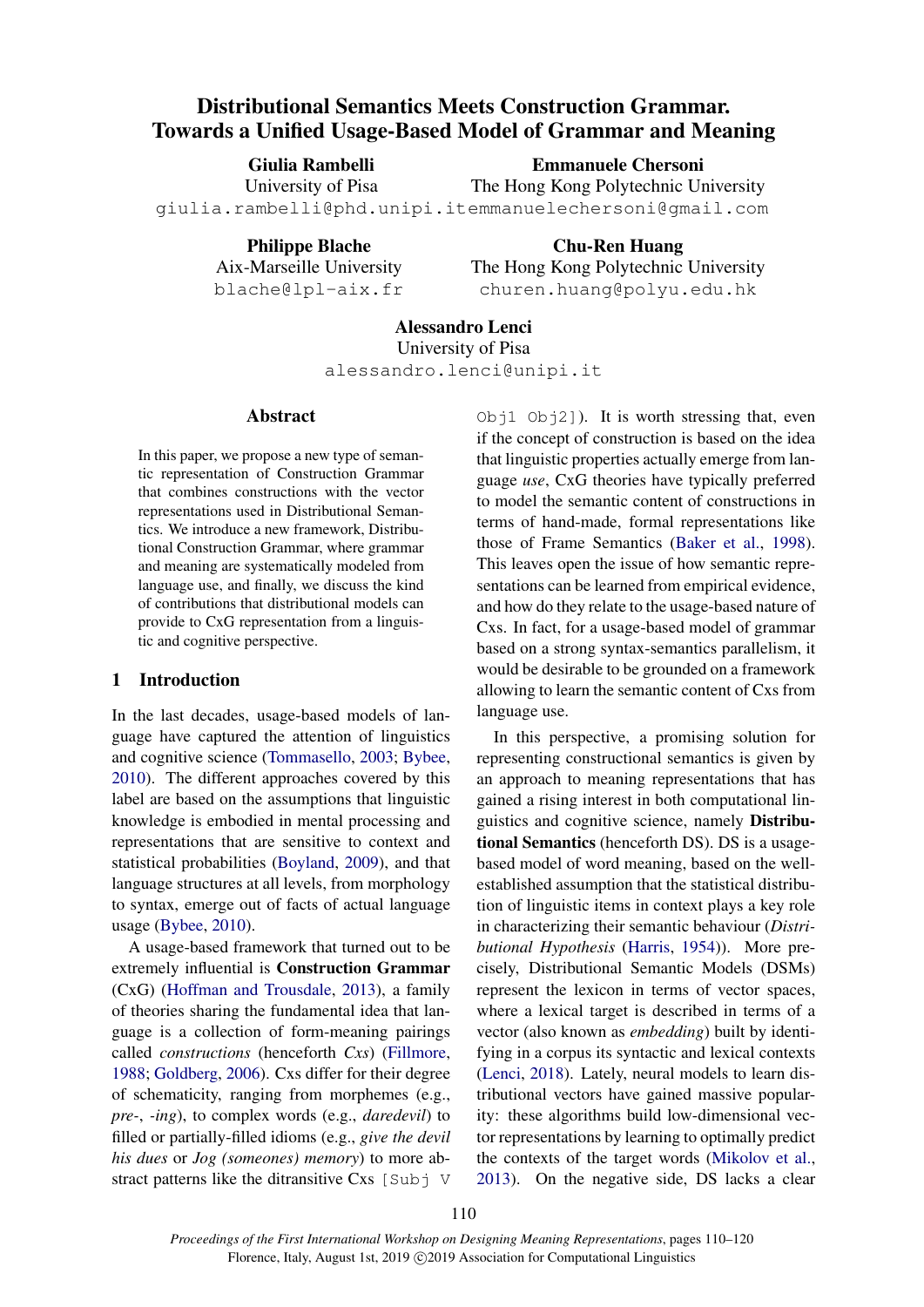connection with usage-based theoretical frameworks. To the best of our knowledge, existing attempts of linking DS with models of grammar have rather targeted formal theories like Montague Grammar and Categorial Grammar [\(Baroni et al.,](#page-8-4) [2014;](#page-8-4) [Grefenstette and Sadrzadeh,](#page-9-5) [2015\)](#page-9-5).

To sum up, both CxG and DS share the assumption that linguistic structures naturally emerge from language usage, and that a representation of both form and meaning of any linguistic item can be modeled through its distributional statistics, and more generally, with the quantitative information derived from corpus data. However, these two models still live in parallel worlds. On the one hand, CxG is a model of grammar in search for a consistent usage-based model of meaning, and, conversely, DS is a computational framework to build semantic representations in search for an empirically adequate theory of grammar.

As we illustrate in Section 2, occasional encounters between DS and CxG have already happened, but we believe that new fruitful advances could come from the exploitation of the mutual synergies between CxG and DS, and by letting these two worlds finally meet and interact in a more systematic way. Following this direction of research, we introduce a new representation framework called Distributional Construction Grammar, which aims at bringing together these two theoretical paradigms. Our goal is to integrate distributional information into constructions by completing their semantic structures with distributional vectors extracted from large textual corpora, as samples of language usage.

These pages are structured as follows: after reviewing existing literature on CxG and related computational studies, in Section [3](#page-2-0) we outline the key characteristics of our theoretical proposal, while Section [4](#page-6-0) provides a general discussion about what contributions DSMs can provide to CxG representation from a linguistic and cognitive perspective. Although this is essentially a theoretical contribution, we outline ongoing work focusing on its computational implementation and empirical validation. We conclude by reporting future perspectives of research.

#### 2 Related Work

Despite the popularity of the constructional approach in corpus linguistics [\(Gries and Stefanow](#page-9-6)[itsch,](#page-9-6) [2004\)](#page-9-6), computational semantics research has never formulated a systematic proposal for deriving representations of constructional meaning from corpus data. Previous literature has mostly focused either on the automatic identification of constructions on the basis of their formal features, or on modeling the meaning of a specific CxG.

For the former approach, we should mention the works of [Dunn](#page-8-5) [\(2017,](#page-8-5) [2019\)](#page-8-6) that aim at automatically inducing a set of grammatical units (Cxs) from a large corpus. On the one hand, Dunn's contributions provide a method for extracting Cxs from corpora, but on the other hand they are mainly concerned with the formal side of the constructions, and especially with the problem of how syntactic constraints are learned. Some sort of semantic representation is included, in the form of semantic cluster of word embeddings to which the word forms appearing in the constructions are assigned. However, these works do not present any evaluation of the construction representations in terms of semantic tasks.

Another line of research has focused in using constructions for building computational models of language acquisition. [Alishahi and Stevenson](#page-8-7) [\(2008\)](#page-8-7) propose a model for the representation, acquisition and use of verb argument structure by formulating constructions as probabilistic associations between syntactic and semantic properties of verbs and their arguments. This probabilistic association emerges over time through a Bayesian acquisition process in which similar verb usages are detected and grouped together to form general constructions, based on their syntactic and semantic properties. Despite the success of this model, the semantic representation of argument structure is still symbolic and each semantic category of input constructions are manually compiled, in contrast with the usage-based nature of constructions.

Other studies used DSMs to model constructional meaning, by focusing on a specific type of Cx rather than on the entire grammar. For example, [Levshina and Heylen](#page-9-7) [\(2014\)](#page-9-7) build a vector space to study Dutch causative constructions with *doen* ('do') and *laten* ('let'). They compute several vector spaces with different context types, both for the nouns that fill the Causer and Causee slot and for the verbs that fill the Effected Predicate slot. Then, they cluster these nouns and verbs at different levels of granularity and test which classification better predicts the use of *laten* and *doen*.

A recent trend in diachronic linguistics investi-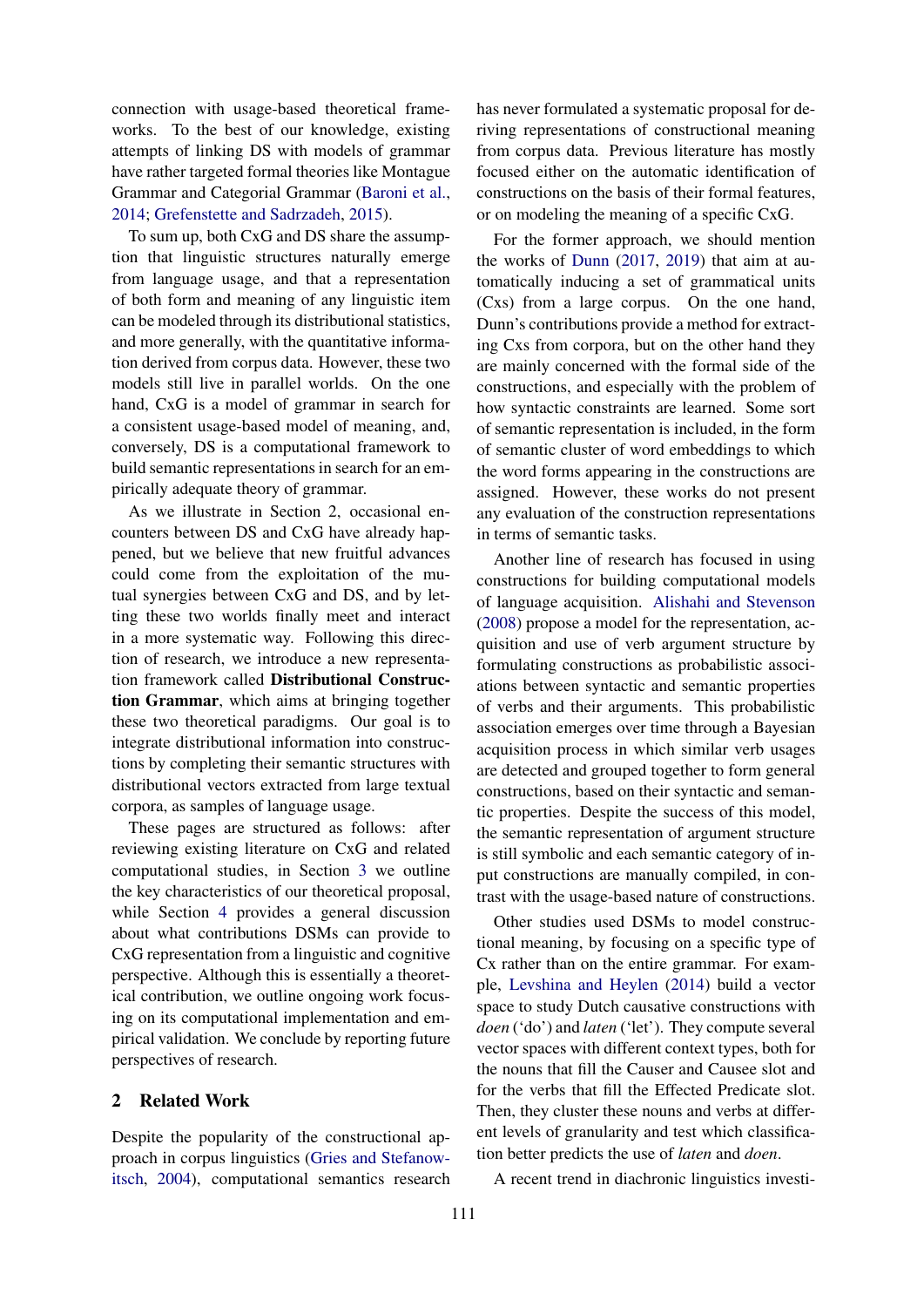gates linguistic change as a sequence of gradual changes in distributional patterns of usage [\(By](#page-8-0)[bee,](#page-8-0) [2010\)](#page-8-0). For instance, [Perek](#page-9-8) [\(2016\)](#page-9-8) investigates the productivity of the *V the hell out of NP* construction (e.g., *You scared the hell out of me*) from 1930 to 2009. On one side, he clusters the vectors of verbs occurring in this construction to pin point the preferred semantic domains of the Cx in its diachronic evolution. Secondly, he computes the density of the semantic space of the construction around a given word in a certain period to be predictive of that word joining the construction in the subsequent period. A similar approach is applied to study changes in the productivity of the *Way*-construction over the period 1830-2009 [\(Perek,](#page-9-9) [2018\)](#page-9-9). Perek's analysis also proves that distributional similarity and neighbourhood density in the vector space can be predictive of the usage of a construction with a new lexical item. Other works have followed this approach, demonstrating the validity of DSMs to model the semantic change of constructions in diachrony. [Amato](#page-8-8) [and Lenci](#page-8-8) [\(2017\)](#page-8-8) examine the Italian Gerundival Periphrases *stare* (to stay) *andare* (to go), *venire* (to come) followed by a gerund. As in previous works, they uses DSMs to i) identify similarities and differences among Cxs clustering the vectors of verbs occurring in each Cx, and ii) investigate the changes undergone by the semantic space of the verbs occurring in the Cxs throughout a very long period (from 1550 to 2009).

[Lebani and Lenci](#page-9-10) [\(2017\)](#page-9-10) present an unsupervised distributional semantic representation of argument constructions. Following the assumption that constructional meanings for argument Cxs arise from the meaning of high frequency verbs that co-occur with them [\(Goldberg,](#page-8-9) [1999;](#page-8-9) [Casen](#page-8-10)[hiser and Goldberg,](#page-8-10) [2005;](#page-8-10) [Barak and Goldberg,](#page-8-11) [2017\)](#page-8-11), they compute distributional vectors for CxS as the centroids of the vectors of their typical verbs, and use them to model the psycholinguistic data about construction priming in [Johnson and](#page-9-11) [Goldberg](#page-9-11) [\(2013\)](#page-9-11). This representation of construction meaning has also been applied to study valency coercion by [Busso et al.](#page-8-12) [\(2018\)](#page-8-12).

Following a parallel research line on probing tasks for distributed vectors, [Kann et al.](#page-9-12) [\(2019\)](#page-9-12) investigate whether word and sentence embeddings encode the grammatical distinctions necessary for inferring the idiosyncratic frame-selectional properties of verbs. Their findings show that, at least for some alternations, verb embeddings encode sufficient information for distinguishing between acceptable and unacceptable combinations.

### <span id="page-2-0"></span>3 Distributional CxG Framework

We introduce a new framework aimed at integrating the computational representation derived from distributional methods into the explicit formalization of Construction Grammars, called Distributional Construction Grammar (DisCxG).

DisCxG is based on three components:

- Constructions: stored pairings of form and function, including morphemes, words, idioms, partially lexically filled and fully general linguistic patterns [\(Goldberg,](#page-8-13) [2003\)](#page-8-13);
- Frames: schematic semantic knowledge describing scenes and situations in terms of their semantic roles;
- Events: semantic information concerning particular event instances with their specific participants. The introduction of this component, which is a novelty with respect to traditional CxG frameworks, has been inspired by cognitive models such as the *Generalized Event Knowledge* [\(McRae and Matsuki,](#page-9-13) [2009\)](#page-9-13) and the *Words-as-Cues* hypothesis [\(El](#page-8-14)[man,](#page-8-14) [2014\)](#page-8-14).

The peculiarity of DisCxG is that we distinguish two layers of semantic representation, referring to two different and yet complementary aspects of semantic knowledge. Specifically, frames define a prototypical semantic representation based on the different semantic roles (the *frame elements*) defining argument structures, while events provide a specialization of the frame by taking into account information about specific participants and relations between them. Crucially, we assume that *both these layers have a DS representation in terms of distributional vectors learned from corpus co-occurrences*.

Following the central tenet of CxGs, according to which linguistic information is encoded in similar way for lexical items as well as for more abstract Cxs (e.g., *covariational-conditional* Cx, *ditransitive* Cx etc.), the three components of Dis-CxG are modeled using the same type of formal representation with recursive feature-structures, which is inspired by Sign-Based Construction Grammar (SBCG) [\(Sag,](#page-10-1) [2012;](#page-10-1) [Michaelis,](#page-9-14) [2013\)](#page-9-14).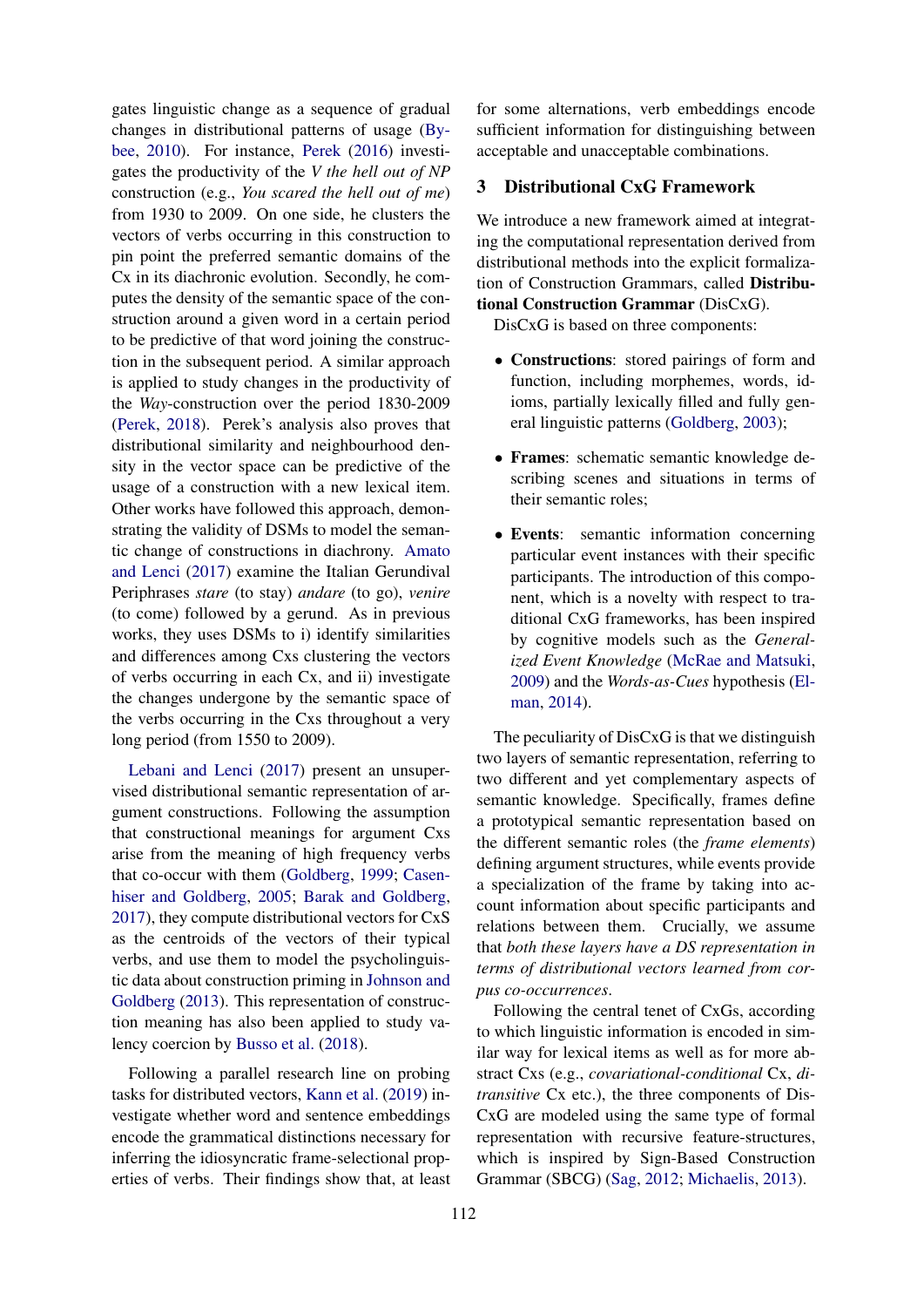#### 3.1 Constructions

In DisCxG, a construction is represented by form and semantic features. The following list presents the set of main features of Cxs adapting the formalization in SBCG:

- The FORM feature contains the basic formal characteristics of constructions. It includes the (i) PHONological/SURFACE form, (ii) the (morpho)syntactic features (SYN), i.e part-of-speech (TYPE), CASE (nominal, accusative), the set of elements subcategorized (VAL), and (iii) PROPERTIES representing explicitly the syntactic relations among the elements of the Cx.
- The ARGument-STructure implements the interface between syntactic and semantic roles. The arguments are in order of their accessibility hierarchy (subj  $\prec$  d-obj  $\prec$  obl...), encoding the syntactic role. Each argument specifies the case, related to the grammatical function, and links to the thematic role. $<sup>1</sup>$  $<sup>1</sup>$  $<sup>1</sup>$ </sup>
- The SEMantic feature specifies the properties of Cx's meaning (Section [3.2\)](#page-3-1).

Unlike SGBG or other CxG theories, we include inside FORM a new feature called PROP-ERTIES, borrowed from *Property Grammars* [\(Blache,](#page-8-15) [2005\)](#page-8-15). Properties encode syntactic information about the components of a Cx, and they play an important role in its recognition. However, the discussion of this linguistic aspect is not presented here, as the focus of this paper is on the semantic side of constructions.<sup>[2](#page-3-2)</sup>

As said above, a Cx can describe linguistic objects of various levels of complexity and schematicity: words, phrases, fully lexicalized idiomatic patterns, partially lexicalized schemas, etc. Thus, the attribute-value matrix can be applied to lexical entries, as the verb *read* in Figure [1,](#page-4-0) as well as to abstract constructions that do not involve lexical material. Figure [2](#page-4-0) depicts the *ditransitive* Cx. The semantic particularity of this construction is that whatever the lexicalization of the verb, this

construction always involve a possession interpretation (more precisely the transfer of something to somebody), represented in the TRANSFER frame.

Differently from standard SBCG formalization of Cxs, we add the distributional feature DS-VECTOR into the semantic layer in order to integrate lexical distributional representations. The semantic structure of a lexical item can be associated with its distributional vector (e.g., the embedding of *read)*, but we can also include a distributional representation of abstract syntactic constructions following the approach of [Lebani and](#page-9-10) [Lenci](#page-9-10) [\(2017\)](#page-9-10) we have illustrated in Section 2.

#### <span id="page-3-1"></span>3.2 Frames

A frame is a schematic representation of an event or scenario together with the participating actors/objects/locations and their (semantic) role [\(Fillmore,](#page-8-17) [1982\)](#page-8-17). For instance, the sentences

- 1. (a) *Mary bought a car from John (for 5000*\$*)*.
	- (b) *John sold a car to Mary (for 5000*\$*)*.

activate the same COMMERCIAL TRANSACTION frame, consisting of a SELLER (*John*), a BUYER (*Mary*), a GOOD which is sold (*car*), and the MONEY used in the transaction (*5000*\$).

Semantic frames are the standard meaning representation in CxG, which represent them as symbolic structures. The source of this information is typically FrameNet [\(Ruppenhofer et al.,](#page-10-2) [2016\)](#page-10-2), a lexical database of English containing more than 1,200 semantic frames linked to more than 200,000 manually annotated sentences. The not negligible problem of FrameNet is that entries must be created by expert lexicographers. This has lead to a widely recognized coverage problem in its lexical units [\(Baker,](#page-8-18) [2012\)](#page-8-18).

In DisCxG, semantic frames are still represented as structures, but the value of semantic roles consists of distributional vectors. As for the COMMERCIAL TRANSACTION frame in Figure [3,](#page-4-1) each frame element has associated a specific embedding. It is worth noting that in this first version of the DisCxG model, frame representations are still based on predefined lists of semantic roles, as defined in FrameNet (e.g., BUYER, SELLER, etc.). However, some works have recently attempted to automatically infer frames (and their roles) from distributional information<sup>[3](#page-3-3)</sup>. [Woodsend and Lap-](#page-10-3)

<span id="page-3-0"></span><sup>&</sup>lt;sup>1</sup>SGCG distinguishes between valence and argument structure: the ARG-ST encodes overt and covert arguments, including extracted (non-local) and unexpressed elements, while VAL in the form description represents only realized elements. When no covert arguments occur, these features are identical.

<span id="page-3-2"></span><sup>&</sup>lt;sup>2</sup>For more details on the Propery Grammar framework, see [Blache](#page-8-16) [\(2016\)](#page-8-16).

<span id="page-3-3"></span><sup>&</sup>lt;sup>3</sup>[Lately, SemEval 2019 proposed a task on unsupervised](#page-10-3)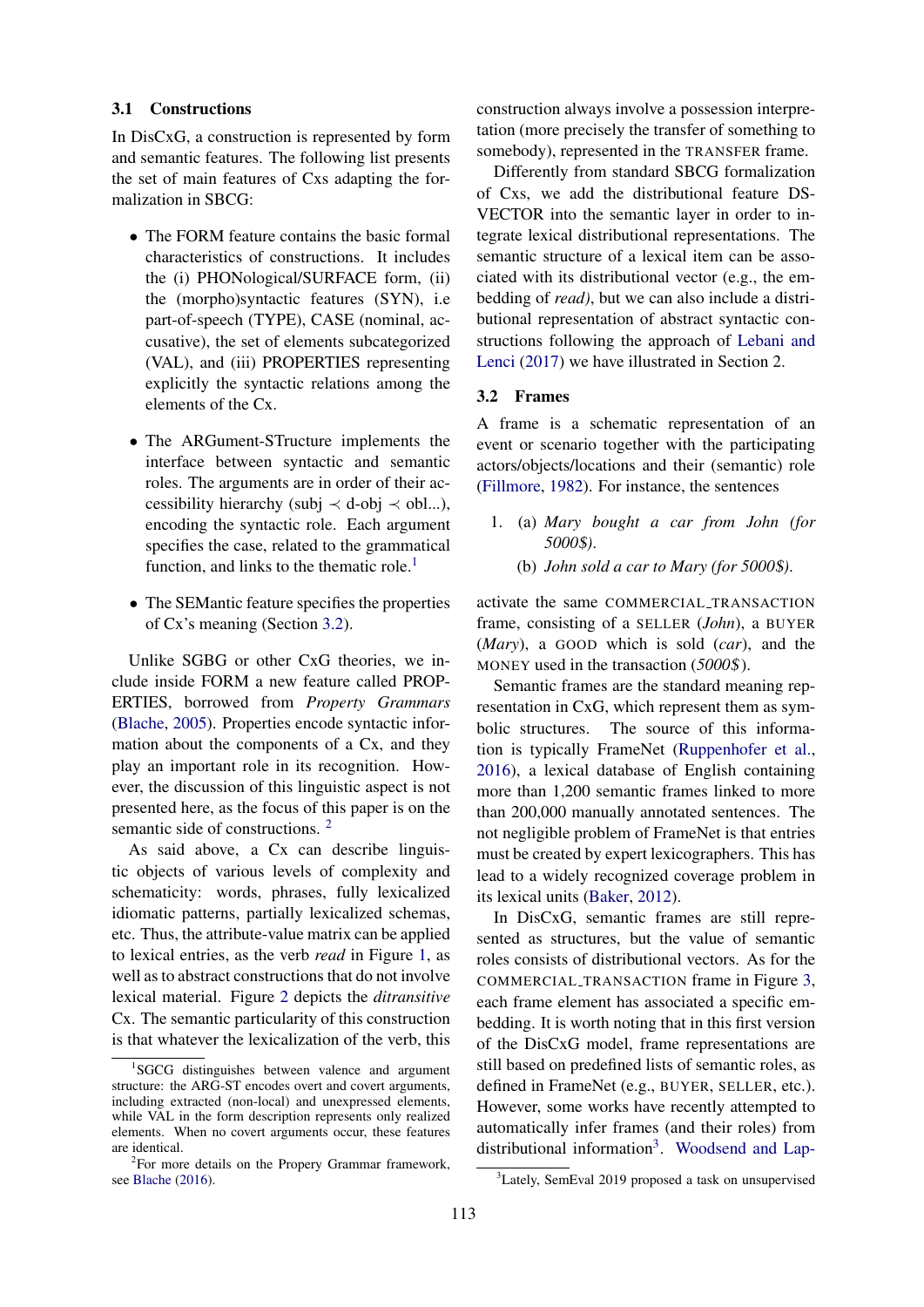<span id="page-4-0"></span>

Figure 1: Description of *read* verb

[ata](#page-10-3) [\(2015\)](#page-10-3) use distributional representations to induce embeddings for predicates and their arguments. [Ustalov et al.](#page-10-4) [\(2018\)](#page-10-4) propose a different methodology for unsupervised semantic frame induction. They build embeddings as the concatenations of subject-verb-object triples and identify frames as clustered triples. Of course, a limit of this approach is that it only uses subject and object arguments, while frames are generally associated with a wider variety of roles. [Lebani and Lenci](#page-9-15) [\(2018\)](#page-9-15) instead provide a distributional representation of verb-specific semantic roles as clusters of features automatically induced from corpora.

In this paper, we assume that at least some aspects of semantic roles can be derived from combining (e.g., with summation) the distributional vectors of their most prototypical fillers, following an approach widely explored in DS [\(Baroni](#page-8-19) [and Lenci,](#page-8-19) [2010;](#page-8-19) [Erk et al.,](#page-8-20) [2010;](#page-8-20) [Sayeed et al.,](#page-10-5) [2016;](#page-10-5) [Santus et al.,](#page-10-6) [2017\)](#page-10-6). For instance, the  $\overline{buyer}$ role in the COMMERCIAL TRANSACTION frame can be taken as a vector encoding the properties of the typical nouns filling this role. We are aware that this solution is just an approximation of the content of frames elements. How to satisfactorily characterize semantic frames and roles using DS is in fact still an open research question.

#### 3.3 Events

Neurocognitive research has brought extensive evidence that stored world knowledge plays a key role in online language production and compre-

lexical semantic frame induction ([http://alt.qcri.](http://alt.qcri.org/semeval2019/index.php?id=tasks) [org/semeval2019/index.php?id=tasks](http://alt.qcri.org/semeval2019/index.php?id=tasks))



<span id="page-4-1"></span>Figure 2: Description of *ditransitive* Cx

| commercial-transaction-fr |               |                           |
|---------------------------|---------------|---------------------------|
| <b>SEM</b>                | <b>BUYER</b>  | buyer                     |
|                           | <b>SELLER</b> | $\overrightarrow{select}$ |
|                           | GOODS         | $\overline{qoods}$        |
|                           | <b>MONEY</b>  | $\overline{moned}$        |
|                           | <b>PLACE</b>  | sh                        |

Figure 3: The COMMERCIAL TRANSACTION frame containing the distributional representation of the semantic roles

hension. An important aspect of such knowledge consists of the events and situations that we experience under different modalities, including the linguistic input. [McRae and Matsuki](#page-9-13) [\(2009\)](#page-9-13) call it Generalized Event Knowledge (GEK), because it contains information about prototypical event structures. Language comprehension has been characterized as a largely predictive process [\(Kuperberg and Jaeger,](#page-9-16) [2015\)](#page-9-16). Predictions are memory-based, and experiences about events and their participants are used to generate expectations about the upcoming linguistic input, thereby minimizing the processing effort [\(Elman,](#page-8-14) [2014;](#page-8-14) [McRae and Matsuki,](#page-9-13) [2009\)](#page-9-13). For instance, argument combinations that are more 'coherent' with the event scenarios activated by the previous words are read faster in self-paced reading tasks and elicited smaller N400 amplitudes in ERP experiments [\(Paczynski and Kuperberg,](#page-9-17) [2012\)](#page-9-17).

In DisCxG, events have a crucial role: they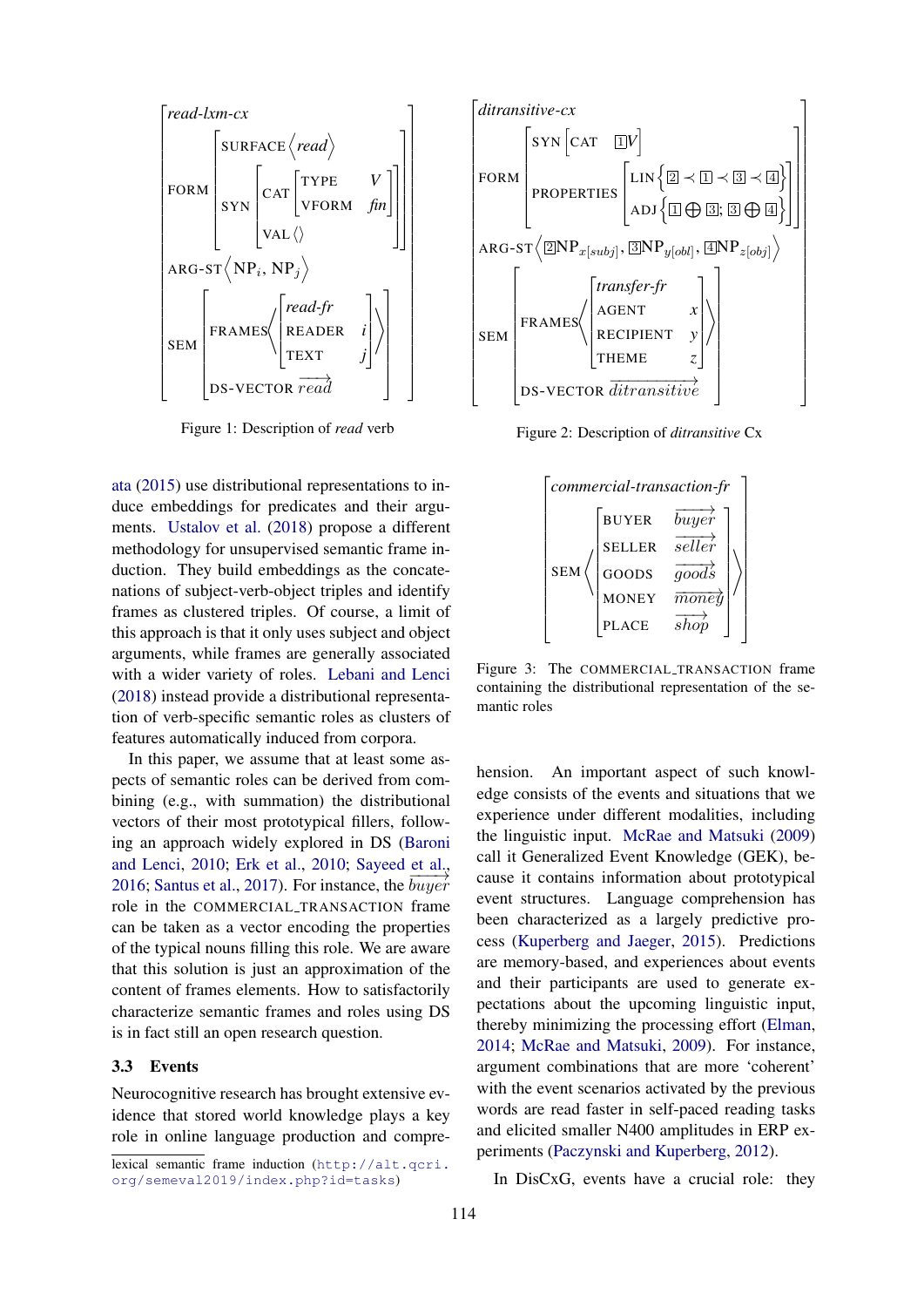bridge the gap between the concrete instantiation of a Cx in context and its conceptualized meaning (conveyed from frames). For example, let's consider the verb *read*. We know that this verb subcategorizes for two noun phrases (form) and involves a generic READING frame in which there is someone who reads (READER) and something that is read (TEXT). This frame only provides an abstract, context-independent representation of the verb meaning, and the two roles can be generally defined as clusters of properties derived from singular subjects and objects of *read*. However, the semantic representation comprehenders build during sentence processing is influenced by the specific fillers that instantiate the frame elements. If the input is *A student reads..*, the fact that the word *student* appears as the subject of the verb activates a specific scenario, together with a series of expectations about the prototypicality of other lexical items. Consequently, the object of the previous sentence is more likely to be *book* rather than *magazine* [\(Chersoni et al.,](#page-8-21) [2019\)](#page-8-21). Accordingly, in Dis-CxG events are considered as functions that specialize the semantic meaning encoded in frames. The word *student* specializes the READING frame into a specific event, triggering expectations about the most likely participants of the other roles: the READER is encoded as a lexical unit vector, and the distributional restriction applied to the TEXT is represented by a subset of possible objects ordered by their degree of typicality in the event. Figure [4](#page-5-0) gives a simple example of the specialization brought out by event knowledge.

<span id="page-5-0"></span>

| student-read-event    |                       |                                                                                                    |  |  |
|-----------------------|-----------------------|----------------------------------------------------------------------------------------------------|--|--|
| SPECIALIZE reading-fr |                       |                                                                                                    |  |  |
| SEM                   | READER<br><b>TEXT</b> | $\overrightarrow{student}$<br>$\left\{\overrightarrow{book},\overrightarrow{paper}\right\}\right $ |  |  |

Figure 4: *Student-read* event as the specialization of READING frame

In a similar way, events can instantiate an abstract construction dynamically, according to the context. The different lexicalization of the AGENT and the RECIPIENT in the ditransitive construction causes a different selection of the THEME. For example, the fact that the sentence fragment *The teacher gives students ...* could be completed as in [\(2\)](#page-5-1) expresses a distributional restriction that can be encoded as an event capturing the co-occurrences

<span id="page-5-2"></span>

Figure 5: *Ditransitive* event specialization

*teacher*/*student*/*exercises* (Figure [5\)](#page-5-2).

## <span id="page-5-1"></span>2. The teacher gives students  $\ldots \rightarrow$  The teacher *gives students exercises*

Any lexical item activate a portion of event knowledge [\(Elman,](#page-8-14) [2014\)](#page-8-14): in fact, if verbs evoke events, nouns evoke entities that participate into events. Thus, events and entities are themselves interlinked: there is not a specific feature EVENT in the description of the lexical entry *teacher*, but events are activated by the lexical entry, generating a network of expectations about upcoming words in the sentence [\(McRae and Matsuki,](#page-9-13) [2009\)](#page-9-13).

Given this assumption, [Chersoni et al.](#page-8-21) [\(2019\)](#page-8-21) represent event knowledge in terms of a Distributional Event Graph (DEG) automatically built from parsed corpora. In this graph, nodes are embeddings and edges are labeled with syntactic relations and weighted using statistic association measures (Figure [6\)](#page-7-0). Each event is a a path in DEG. Thus, given a lexical cue *w*, it is possible to identify the events it activates (together with the strength of its activation, defined as a function of the graph weights) and generate expectations about incoming inputs on both paradigmatic and syntagmatic axes. With this graphbased approach, [Chersoni et al.](#page-8-21) [\(2019\)](#page-8-21) model sentence comprehension as the dynamic and incremental creation of a semantic representation integrated into a semantically coherent structure contributing to the sentence interpretation.

We propose to include in our framework the information encoded in DEG. Each lexical entry contains a pointer to its corresponding node in the graph. Therefore, the *frame specialization* we have described above corresponds to an event encoded with a specific path in the DEG. Event information represents a way to unify the schematic descriptions contained in the grammar with the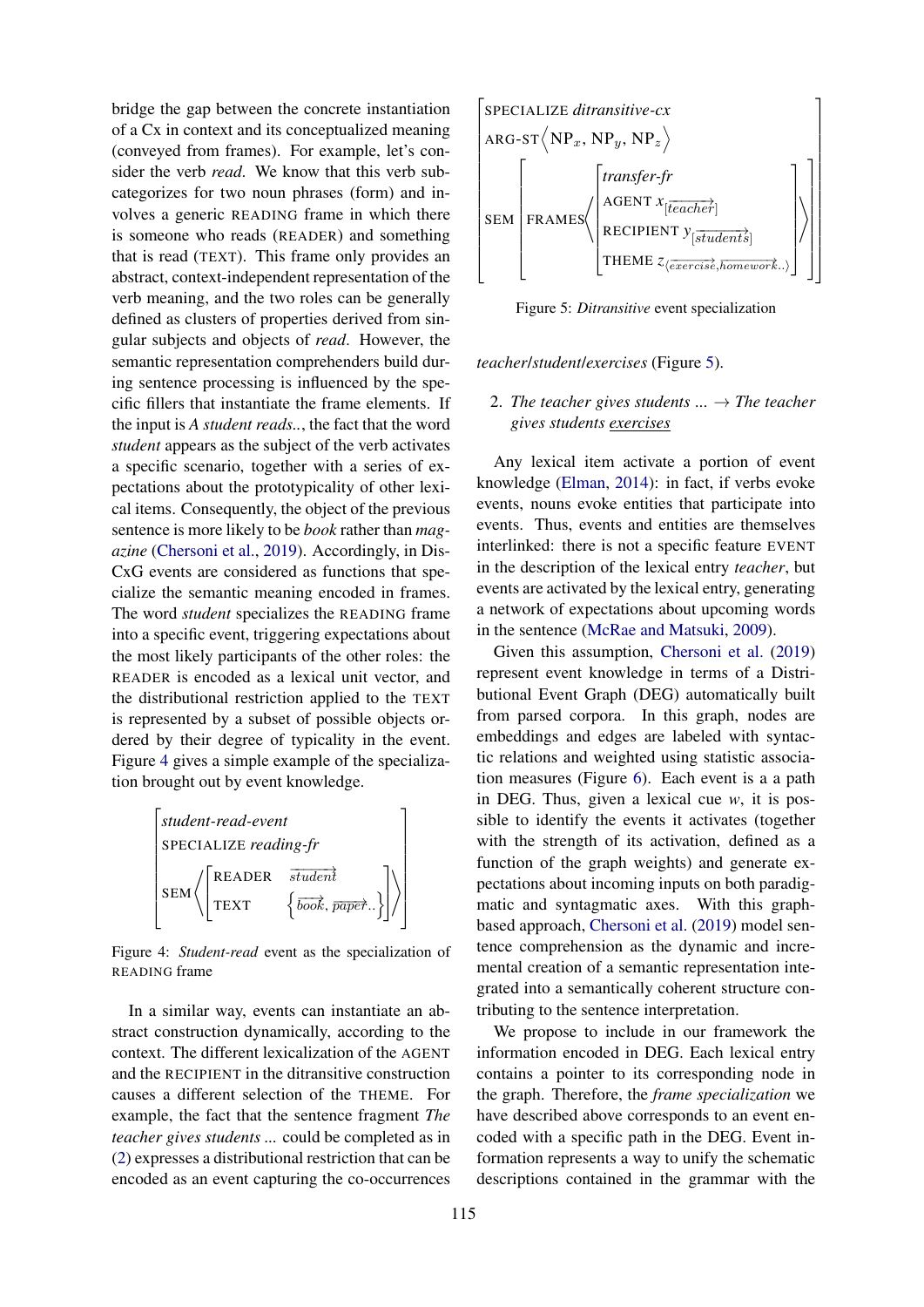world knowledge and contextual information progressively activated by lexical items and integrated during language processing.

## <span id="page-6-0"></span>4 Some Other Arguments in Favor of a Distributional CxG

As we said in Section 2, few works have tried to use distributional semantic representations of constructions and existing studied have focused more on applying DS to a particular construction type, instead of providing a general model to represent the semantic content of Cxs. We argue that DSMs could give an important contribution in designing representations of constructional meaning. In what follows, we briefly discuss some specific issues related to Construction Grammars that could be addressed by combining them with Distributional Semantics.

Measuring similarity among constructions and frames The dominant approaches like frame semantics and traditional CxGs tend to represent entities and their relations in a formal (hand-made) way. A potential limitation of these methods is that it is hard to assess the similarity between frames or constructions, while one advantage of distributional vectors is that one can easily compute the degree of similarity between linguistic items represented in a vector space. For example, [Busso et al.](#page-8-12) [\(2018\)](#page-8-12) built a semantic space for several Italian argument constructions and then computed the similarity of their vectors, observing that some Cxs have similar distributional behaviour like Caused-Motion and Dative.

As for frames, there has been some work on using distributional similarity between vectors for their unsupervised induction [\(Ustalov et al.,](#page-10-4) [2018\)](#page-10-4), for comparing frames across languages [\(Sikos and](#page-10-7) Padó, [2018\)](#page-10-7), and even for the automatic identification of the semantic relations holding between them [\(Botschen et al.,](#page-8-22) [2017\)](#page-8-22).

Identifying idiomatic meaning Many studies in theoretical, descriptive and experimental linguistics have recently questioned the *fregean* principle of compositionality, which assumes that the meaning of an expression is the result of the incremental composition of its sub-constituents. There is a large number of linguistic phenomena whose meaning is accessed directly from the whole linguistic structure: this is typically the case with idioms or multi-word expressions, where the figura-

tive meaning cannot be decomposed. In computational semantics, a large literature has been aiming at modeling idiomaticity using DSMs. [Senaldi](#page-10-8) [et al.](#page-10-8) [\(2016\)](#page-10-8) carried out an idiom type identification task representing Italian V-NP and V-PP Cxs as vectors. They observed that the vectors of VN and AN idioms are less similar to the vectors of lexical variants of these expressions with respect to the vectors of compositional constructions. [\(Cordeiro et al.,](#page-8-23) [2019\)](#page-8-23) realized a framework for predict compound compositionality using DSMs, evaluating to what extent they capture idiomaticity compared to human judgments. Results revealed a high agreement between the models and human predictions, suggesting that they are able to incorporate information about idiomaticity.

In future works, it would be interesting to see if DSMs-based approaches can be used in combination with methods for the identification of the formal features of constructions [\(Dunn,](#page-8-5) [2017,](#page-8-5) [2019\)](#page-8-6), in order to tackle the task of compositionality prediction simultaneously with syntactic and semantic features.

Modeling sentence comprehension A trend in computational semantics regards the application of DSMs to sentence processing [\(Mitchell et al.,](#page-9-18) [2010;](#page-9-18) [Lenci,](#page-9-19) [2011;](#page-9-19) [Sayeed et al.,](#page-10-9) [2015;](#page-10-9) [Johns and](#page-9-20) [Jones,](#page-9-20) [2015,](#page-9-20) i.a.).

[Chersoni et al.](#page-8-24) [\(2016,](#page-8-24) [2017\)](#page-8-25) propose a Distributional Model of sentence comprehension inspired by the general principles of the Memory, Unification and Control framework [\(Hagoort,](#page-9-21) [2013,](#page-9-21) [2015\)](#page-9-22). The memory component includes events in GEK with feature structures containing information directly extracted from parsed sentences in corpora: attributes are syntactic dependencies, while values are distributional vectors of dependent lexemes. Then, they model semantic composition as an event construction and update function F, whose aim is to build a coherent semantic representation by integrating the GEK cued by the linguistic elements.

The framework has been applied to the logical metonymy phenomenon (e.g, *The student begins the book*), using the semantic complexity function to model the processing costs of metonymic sentences, which was shown to be higher compared to non-coercion sentences [\(McElree et al.,](#page-9-23) [2001;](#page-9-23) [Traxler et al.,](#page-10-10) [2002\)](#page-10-10). Evaluation against psycholinguistic datasets proves the linguistic and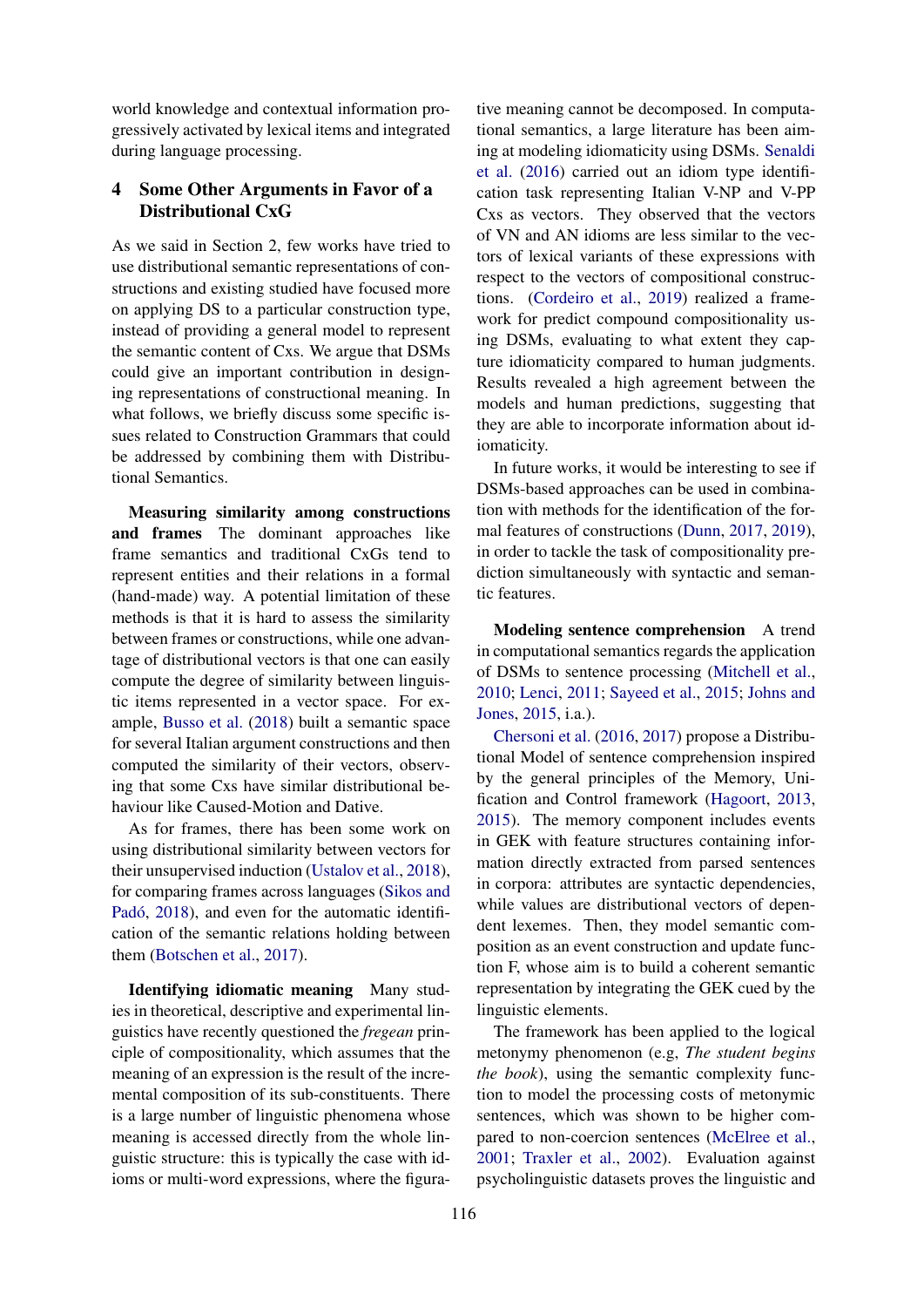<span id="page-7-0"></span>

Figure 6: An extract of DEG showing several instances of events [\(Chersoni et al.,](#page-8-21) [2019\)](#page-8-21)

psycholinguistic validity of using embeddings to represent events and including them in incremental model of sentence comprehension.

Evaluations based on experimental evidence DSMs have proved to be very useful in modeling human performance in psycholinguistic tasks [\(Mandera et al.,](#page-9-24) [2017\)](#page-9-24). This is an important finding, since it allows to test the predictions of Construction Grammar theories against data derived from behavioral experiments.

To cite an example from the DS literature, the models proposed by [Lebani and Lenci](#page-9-10) [\(2017\)](#page-9-10) replicated the priming effect of the lexical decision task by [Johnson and Goldberg](#page-9-11) [\(2013\)](#page-9-11), where the participants were asked to judge whether a given verb was a real word or not, after being exposed to an argument structure construction in the form of a Jabberwocky sentence. The authors of the study created distributional representations of constructions as combinations of the vectors of their typical verbs, and measured their cosine similarity with the verbs of the original experiment, showing that their model can accurately reproduce the results reported by [Johnson and Goldberg](#page-9-11) [\(2013\)](#page-9-11).

## 5 Conclusion

In this paper, we investigated the potential contribution of DSMs to the semantic representation of constructions, and we presented a theoretical proposal bringing together vector spaces and constructions into a unique framework. It is worth highlighting our main contributions:

• We built a unified representation of grammar and meaning based on the assumption that language structure and properties emerge from language use.

• We integrated information about events to build a semantic representation of an input as an incremental and predictive process.

Converging different layers of meaning representation into a unique framework is not a trivial problem, and in our future work we will need to find optimal ways to balance these two components: semantic vectors derived from corpus data on the one hand, and a possibly accurate formalization of the internal structure of the constructions on the other hand. In this contribution, we hoped to show that merging the two frameworks would be worth the efforts, as they share many theoretical assumptions and complement themselves on the basis of their respective strengths.

Our future goal is the automatic building and inclusion of a distributional representation of frames and event in DisCxG; our aim is to exploit the final formalism to build for the first time a *Distributional Construction Treebank*. Moreover, we are planning to apply this framework in a predictive model of language comprehension, defining how a Cx is activated by the combination of syntactic, lexical and distributional cues occurring in Dis-CxG. We believe this framework could be a starting point for applications in NLP such as Knowledge representation and reasoning, Natural Language Understanding and Generation, but also a potential term of comparison for psycholinguistic models of human language comprehension.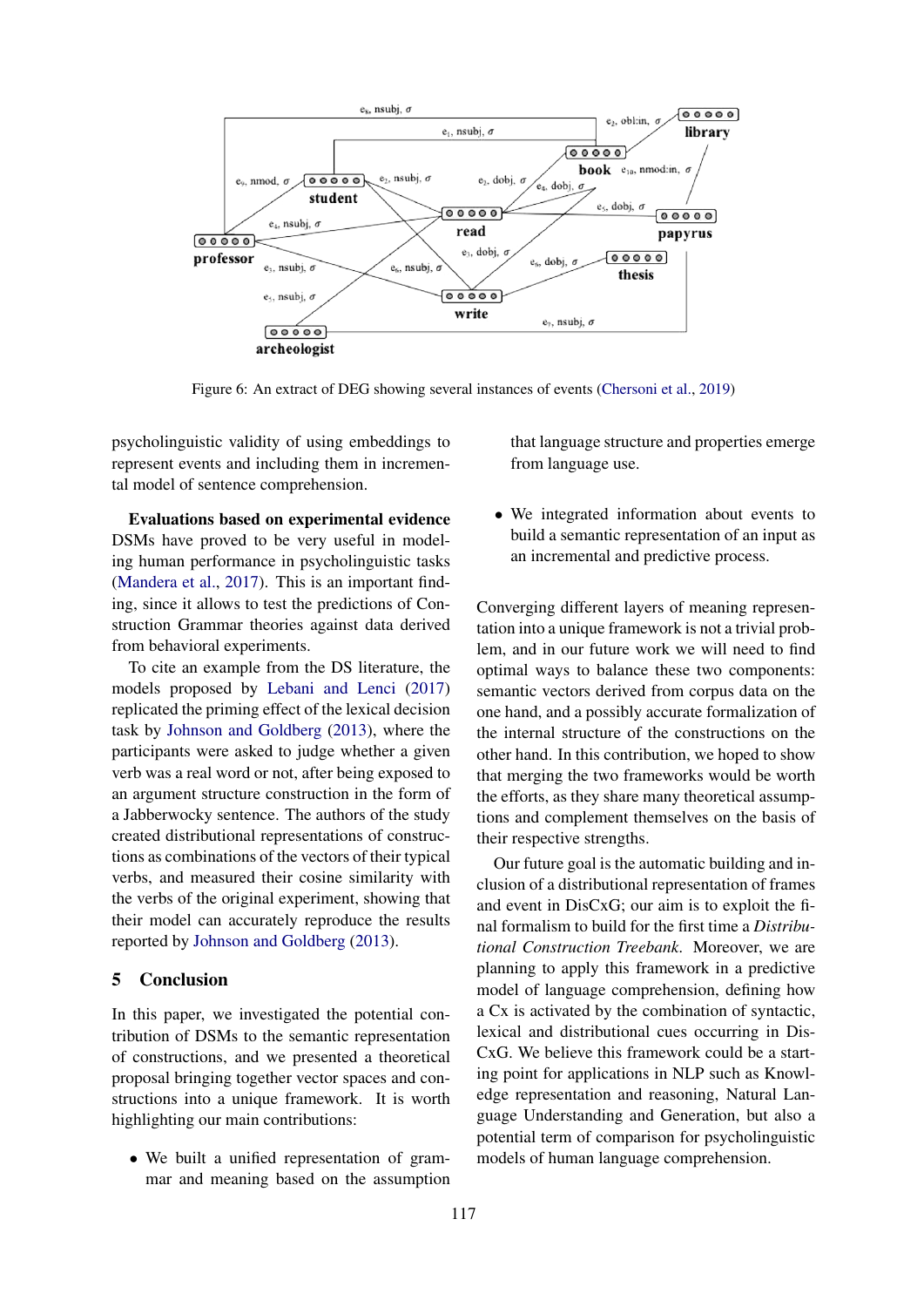#### References

- <span id="page-8-7"></span>Afra Alishahi and Suzanne Stevenson. 2008. A Computational Model of Early Argument Structure Acquisition. *Cognitive Science*, 32(5):789–834.
- <span id="page-8-8"></span>Irene Amato and Alessandro Lenci. 2017. Story of a Construction: Statistical and Distributional Analysis of the Development of the Italian Gerundival Construction. In G. Marotta and F. S. Lievers, editors, *Strutture Linguistiche e Dati Empirici in Diacronia e Sincronia*, pages 135–158. Pisa University Press.
- <span id="page-8-18"></span>Collin F Baker. 2012. FrameNet, Current Collaborations and Future Goals. *Language, Resources and Evaluation*, 46(2):269–286.
- <span id="page-8-3"></span>Collin F. Baker, Charles J. Fillmore, and John B. Lowe. 1998. The Berkeley FrameNet project. In *Proceedings of COLING-ACL*, pages 86–90, Montreal, Canada. ACL.
- <span id="page-8-11"></span>Libby Barak and Adele Goldberg. 2017. Modeling the Partial Productivity of Constructions. In *Proceeedings of the 2017 AAAI Spring Symposium Series on Computational Construction Grammar and Natural Language Understanding*, pages 131–138.
- <span id="page-8-4"></span>Marco Baroni, Raffaela Bernardi, and Roberto Zamparelli. 2014. Frege in Space: A Program of Compositional Distributional Semantics. *Linguistic Issues in Language Technology*, 9(6):5–110.
- <span id="page-8-19"></span>Marco Baroni and Alessandro Lenci. 2010. Distributional Memory: A General Framework for Corpus-Based Semantics. *Computational Linguistics*, 36(4):673–721.
- <span id="page-8-15"></span>Philippe Blache. 2005. Property Grammars: A Fully Constraint-Based Theory. In Skadhauge P. R. Christiansen, H. and J. Villadsen, editors, *Constraint Solving and Language Processing. CSLP 2004*, volume 3438 of *LNAI*, pages 1–16. Springer, Berlin, Heidelberg.
- <span id="page-8-16"></span>Philippe Blache. 2016. Representing Syntax by Means of Properties: A Formal Framework for Descriptive Approaches. *Journal of Language Modelling*, 4(2):183–224.
- <span id="page-8-22"></span>Teresa Botschen, Hatem Mousselly Sergieh, and Iryna Gurevych. 2017. Prediction of Frame-to-Frame Relations in the FrameNet Hierarchy with Frame Embeddings. In *Proceedings of the ACL Workshop on Representation Learning for NLP*, pages 146–156.
- <span id="page-8-1"></span>Joyce Tang Boyland. 2009. Usage-Based Models of Language. In D. Eddington, editor, *Experimental and Quantitative Linguistics*, pages 351–419. Lincom, Munich.
- <span id="page-8-12"></span>Lucia Busso, Ludovica Pannitto, and Alessandro Lenci. 2018. Modelling Italian Construction Flexibility with Distributional Semantics: Are Constructions Enough? In *Proceedings of the Fifth Italian Conference on Computational Linguistics (CLiC-it 2018)*, pages 68–74.
- <span id="page-8-0"></span>J. Bybee. 2010. *Language, Usage and Cognition*. Cambridge University Press.
- <span id="page-8-10"></span>Devin Casenhiser and Adele E Goldberg. 2005. Fast Mapping Between a Phrasal Form and Meaning. *Developmental science*, 8(6):500–508.
- <span id="page-8-24"></span>Emmanuele Chersoni, Philippe Blache, and Alessandro Lenci. 2016. Towards a Distributional Model of Semantic Complexity. In *Proceedings of the COLING Workshop on Computational Linguistics for Linguistic Complexity (CL4LC)*, pages 12–22.
- <span id="page-8-25"></span>Emmanuele Chersoni, Alessandro Lenci, and Philippe Blache. 2017. Logical Metonymy in a Distributional Model of Sentence Comprehension. In *Proceedings of \*SEM*, pages 168–177.
- <span id="page-8-21"></span>Emmanuele Chersoni, Enrico Santus, Ludovica Pannitto, Alessandro Lenci, Philippe Blache, and Chu-Ren Huang. 2019. A Structured Distributional Model of Sentence Meaning and Processing. *Journal of Natural Language Engineering*. To Appear.
- <span id="page-8-23"></span>Silvio Cordeiro, Aline Villavicencio, Marco Idiart, and Carlos Ramisch. 2019. Unsupervised Compositionality Prediction of Nominal Compounds. *Computational Linguistics*, 45:1–57.
- <span id="page-8-5"></span>Jonathan Dunn. 2017. Computational Learning of Construction Grammars. *Language and Cognition*, 9(2):254–292.
- <span id="page-8-6"></span>Jonathan Dunn. 2019. Frequency vs. Association for Constraint Selection in Usage-Based Construction Grammar. In *Proceedings of the NAACL Workshop on Cognitive Modeling and Computational Linguistics*.
- <span id="page-8-14"></span>Jeffrey L. Elman. 2014. Systematicity in the Lexicon: On Having Your Cake and Eating It Too. In Paco Calvo and John Symons, editors, *The Architecture of Cognition*, pages 115–145. The MIT Press.
- <span id="page-8-20"></span>Katrin Erk, Sebastian Padó, and Ulrike Padó, 2010. A Flexible, Corpus-Driven Model of Regular and Inverse Selectional Preferences. *Computational Linguistics*, 36(4):723–763.
- <span id="page-8-17"></span>Charles J. Fillmore. 1982. Frame Semantics. *Linguistics in the Morning Calm*, pages 111–37.
- <span id="page-8-2"></span>Charles J Fillmore. 1988. The Mechanisms of Construction Grammar. *Annual Meeting of the Berkeley Linguistics Society*, 14:35–55.
- <span id="page-8-9"></span>Adele E. Goldberg. 1999. The Emergence of the Semantics of Argument Structure Constructions. In B. MacWhinney, editor, *The Emergence of Language*, pages 197–212. Lawrence Erlbaum Publications, Hillsdale, NJ.
- <span id="page-8-13"></span>Adele E. Goldberg. 2003. Constructions: A New Theoretical Approach to Language. *Trends in Cognitive Sciences*, 7(5):219–224.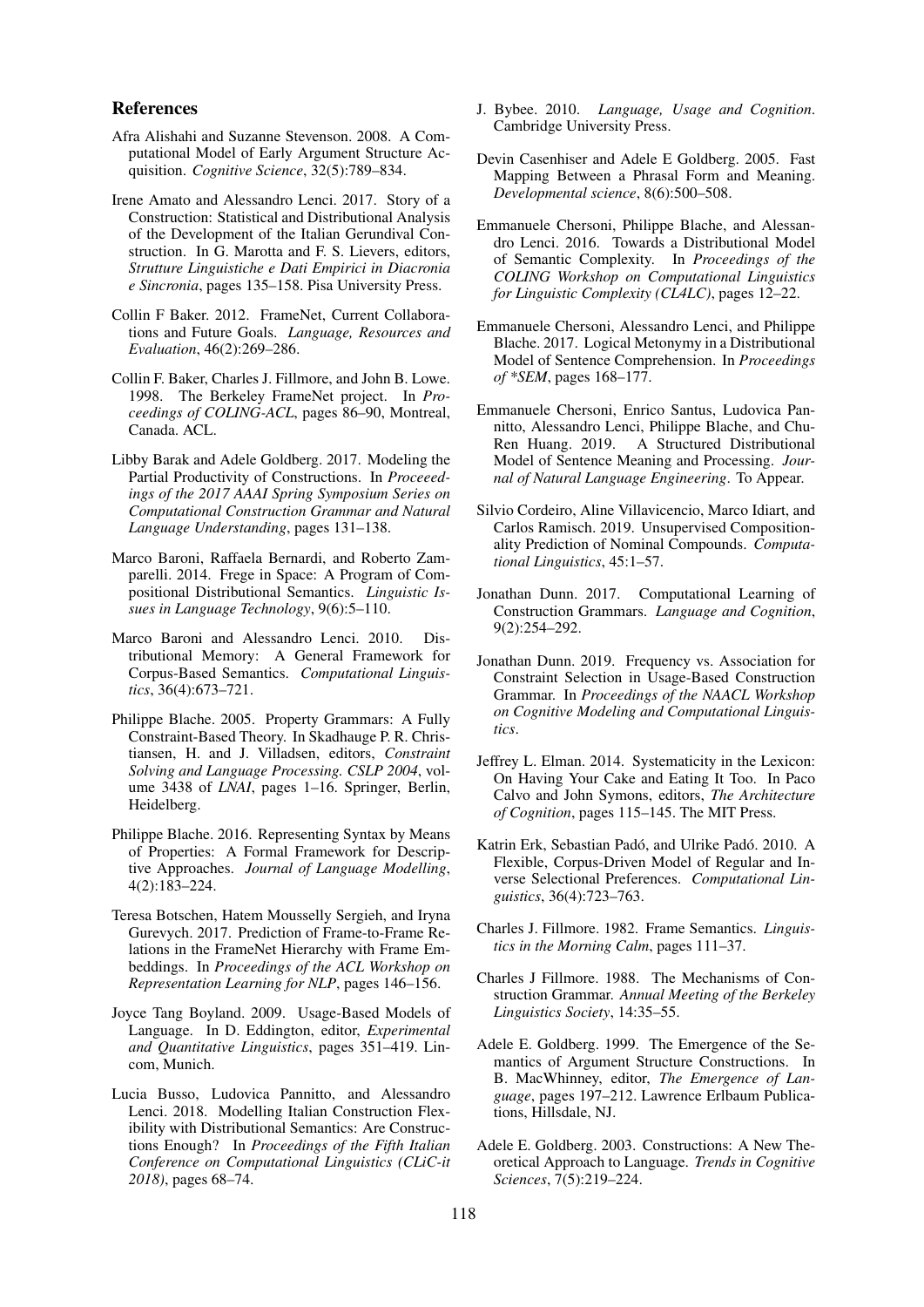- <span id="page-9-1"></span>Adele E Goldberg. 2006. *Constructions at Work: The Nature of Generalization in Language*. Oxford University Press on Demand.
- <span id="page-9-5"></span>Edward Grefenstette and Mehrnoosh Sadrzadeh. 2015. Concrete Models and Empirical Evaluations for the Categorical Compositional Distributional Model of Meaning. *Computational Linguistics*, 41(1):71– 118.
- <span id="page-9-6"></span>Stefan Th. Gries and Anatol Stefanowitsch. 2004. Extending Collostructional Analysis. A Corpus-Based Perspective on 'Alternations'. *International Journal of Corpus Linguistics*, 9(1):97–129.
- <span id="page-9-21"></span>Peter Hagoort. 2013. MUC (Memory, Unification, Control) and Beyond. *Frontiers in Psychology*, 4:1– 13.
- <span id="page-9-22"></span>Peter Hagoort. 2015. MUC (Memory, Unification, Control): A Model on the Neurobiology of Language Beyond Single Word Processing. In *Neurobiology of language*, pages 339–347. Elsevier.
- <span id="page-9-2"></span>Zellig S. Harris. 1954. Distributional Structure. *Word*, 10:146–62.
- <span id="page-9-0"></span>Thomas Hoffman and Graeme Trousdale, editors. 2013. *The Oxford Handbook of Construction Grammar*. Oxford University Press, Oxford.
- <span id="page-9-20"></span>Brendan T Johns and Michael N Jones. 2015. Generating Structure from Experience: A Retrieval-Based Model of Language Processing. *Canadian Journal of Experimental Psychology*, 69(3):233–251.
- <span id="page-9-11"></span>Matt A. Johnson and Adele E. Goldberg. 2013. Evidence for Automatic Accessing of Constructional Meaning: Jabberwocky Sentences Prime Associated Verbs. *Language and Cognitive Processes*, 28(10):1439–1452.
- <span id="page-9-12"></span>Katharina Kann, Alex Warstadt, Adina Williams, and Samuel R Bowman. 2019. Verb Argument Structure Alternations in Word and Sentence Embeddings. In *Proceedings of the Society for Computation in Linguistics (SCiL) 2019*, pages 287–297.
- <span id="page-9-16"></span>Gina R. Kuperberg and T. Florian Jaeger. 2015. What Do We Mean by Prediction in Language Comprehension? *Language Cognition & Neuroscience*, 3798.
- <span id="page-9-10"></span>Gianluca E Lebani and Alessandro Lenci. 2017. Modelling the Meaning of Argument Constructions with Distributional Semantics. In *Proceedings of the AAAI 2017 Spring Symposium on Computational Construction Grammar and Natural Language Understanding*, pages 197–204.
- <span id="page-9-15"></span>Gianluca E. Lebani and Alessandro Lenci. 2018. A Distributional Model of Verb-Specific Semantic Roles Inferences. In Thierry Poibeau and Aline Villavicencio, editors, *Language, Cognition, and Computational Models*, pages 118–158. Cambridge University Press, Cambridge.
- <span id="page-9-19"></span>Alessandro Lenci. 2011. Composing and Updating Verb Argument Expectations: A Distributional Semantic Model. In *Proceedings of the ACL Workshop on Cognitive Modeling and Computational Linguistics*, pages 58–66.
- <span id="page-9-3"></span>Alessandro Lenci. 2018. Distributional Models of Word Meaning. *Annual Review of Linguistics*, 4(1):151–171.
- <span id="page-9-7"></span>Natalia Levshina and Kris Heylen. 2014. A Radically Data-Driven Construction Grammar: Experiments with Dutch Causative Constructions. In R. Boogaart, T. Colleman, and Rutten G., editors, *Extending the Scope of Construction Grammar*, pages 17–46. Mouton de Gruyter, Berlin.
- <span id="page-9-24"></span>Paweł Mandera, Emmanuel Keuleers, and Marc Brysbaert. 2017. Explaining Human Performance in Psycholinguistic Tasks with Models of Semantic Similarity Based on Prediction and Counting: A Review and Empirical Validation. *Journal of Memory and Language*, 92:57–78.
- <span id="page-9-23"></span>Brian McElree, Matthew J Traxler, Martin J Pickering, Rachel E Seely, and Ray Jackendoff. 2001. Reading Time Evidence for Enriched Composition. *Cognition*, 78(1):B17–B25.
- <span id="page-9-13"></span>Ken McRae and Kazunaga Matsuki. 2009. People Use their Knowledge of Common Events to Understand Language, and Do So as Quickly as Possible. *Language and Linguistics Compass*, 3(6):1417–1429.
- <span id="page-9-14"></span>Laura A Michaelis. 2013. Sign-Based Construction Grammar. In *The Oxford Handbook of Construction Grammar*, pages 133–152, Oxford. Oxford University Press.
- <span id="page-9-4"></span>Tomas Mikolov, Ilya Sutskever, Kai Chen, Greg Corrado, and Jeffrey Dean. 2013. Distributed Representations of Words and Phrases and their Compositionality. In *Advances in Neural Information Processing Systems (NIPS 2013)*, pages 3111–3119.
- <span id="page-9-18"></span>Jeff Mitchell, Mirella Lapata, Vera Demberg, and Frank Keller. 2010. Syntactic and Semantic Factors in Processing Difficulty: An Integrated Measure. In *Proceedings of ACL*, pages 196–206, Uppsala, Sweden. ACL.
- <span id="page-9-17"></span>Martin Paczynski and Gina R. Kuperberg. 2012. Multiple Influences of Semantic Memory on Sentence Processing: Distinct Effects of Semantic Relatedness on Violations of Real-World Event/State Knowledge and Animacy Selection Restrictions. *J Memory and Language*, 67(4).
- <span id="page-9-8"></span>Florent Perek. 2016. Using Distributional Semantics to Study Syntactic Productivity in Diachrony: A Case Study. *Linguistics*, 54(1):149–188.
- <span id="page-9-9"></span>Florent Perek. 2018. Recent Change in the Productivity and Schematicity of the Way-Construction: A Distributional Semantic Analysis. *Corpus Linguistics and Linguistic Theory*, 14(1):65–97.